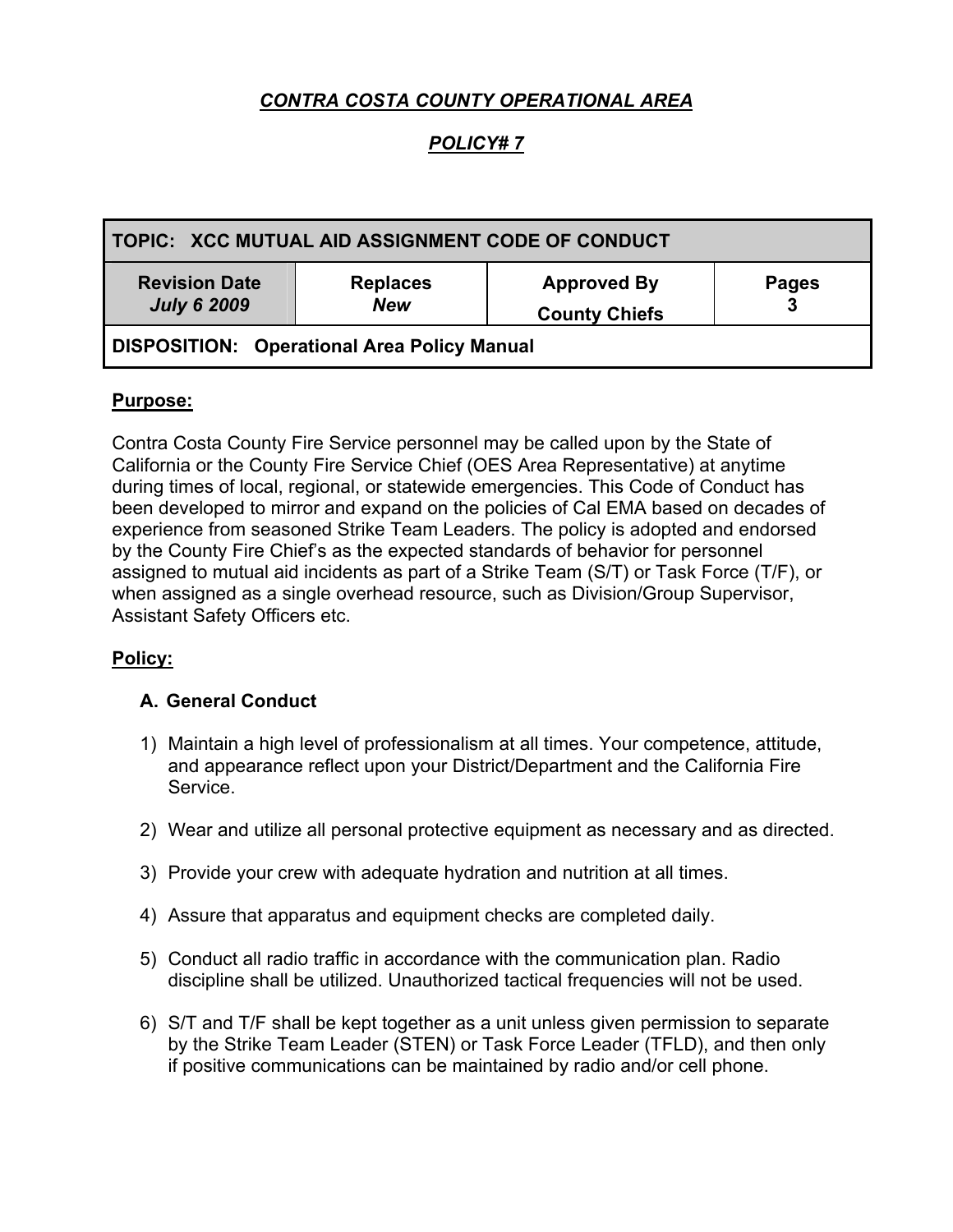- 7) Ensure that crews maintain a state of readiness when assigned and in Staging. When assigned to rest and rehabilitation, crews are still **ON DUTY-UNASSIGNED,** subject to immediate recall and will maintain a response posture.
- 8) Maintain complete accountability for your crew and to your STEN/TFLD or immediate supervisor at all times.
- 9) **ALL** procurement of supplies shall be **pre-authorized** by the STEN/TFLD.
- 10) Limit your procurement of supplies and equipment to essential items. Check with the Supply Unit to determine which equipment should be returned prior to demobilization.
- 11) No alcohol or illegal drugs will be transported or consumed at anytime during a mutual aid assignment.
- 12) Enter private structures only when it is necessary to protect lives and property. If entry is made, notify your immediate supervisor and secure the structure to the best of your ability upon reassignment. Document the entry on your ICS 214.
- 13) ICS Form 214 shall be utilized to document all events and crew activities.
- 14) Photos or videos taken while on a mutual aid assignment shall not be published or shared without the expressed consent of the person's home agency.

### **B. Uniforms**

- 1) Uniforms worn during the entire assignment shall be considered the Fire District/Department normal class "B" or station uniform (approved T-shirt or sweat shirt OK) or appropriate PPE.
- 2) No civilian clothing shall be allowed at any time during an overhead, S/T or T/F deployment.
- 3) Shorts or short pants shall not be allowed unless they are part of an agencies physical fitness uniform.
- 4) Shorts, as part of the physical fitness uniform may only be worn when in an unassigned status and not in the public view unless participating in physical fitness.
- 5) Class "B" or station uniform or PPE shall be worn when feeding at the incident Base or Camp.
- 6) Feeding in a restaurant will require a class "B" or station uniform.

#### **C. Motels and Meals**

1) Strike Team/Task Forces shall only stay in the facilities assigned or authorized by the incident.